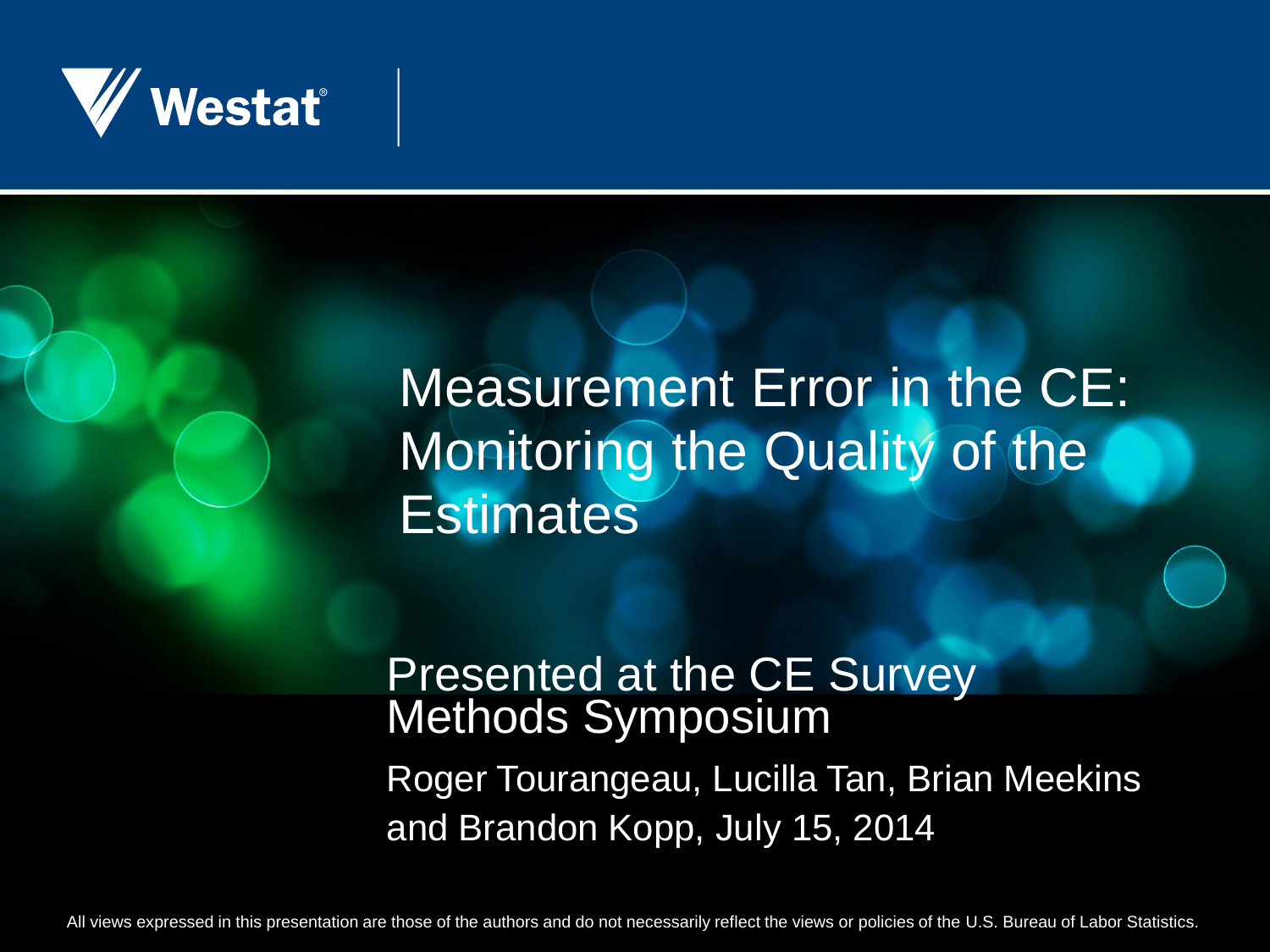# **Introduction**

- Based on our review of the state of knowledge about the error in the Consumer Expenditure Survey (CE), we concluded that less was known than was desirable
- In addition, we should be able to track how well the CE is doing over time
- As a practical matter, most of the measures proposed track overall error in the CE, not just measurement error

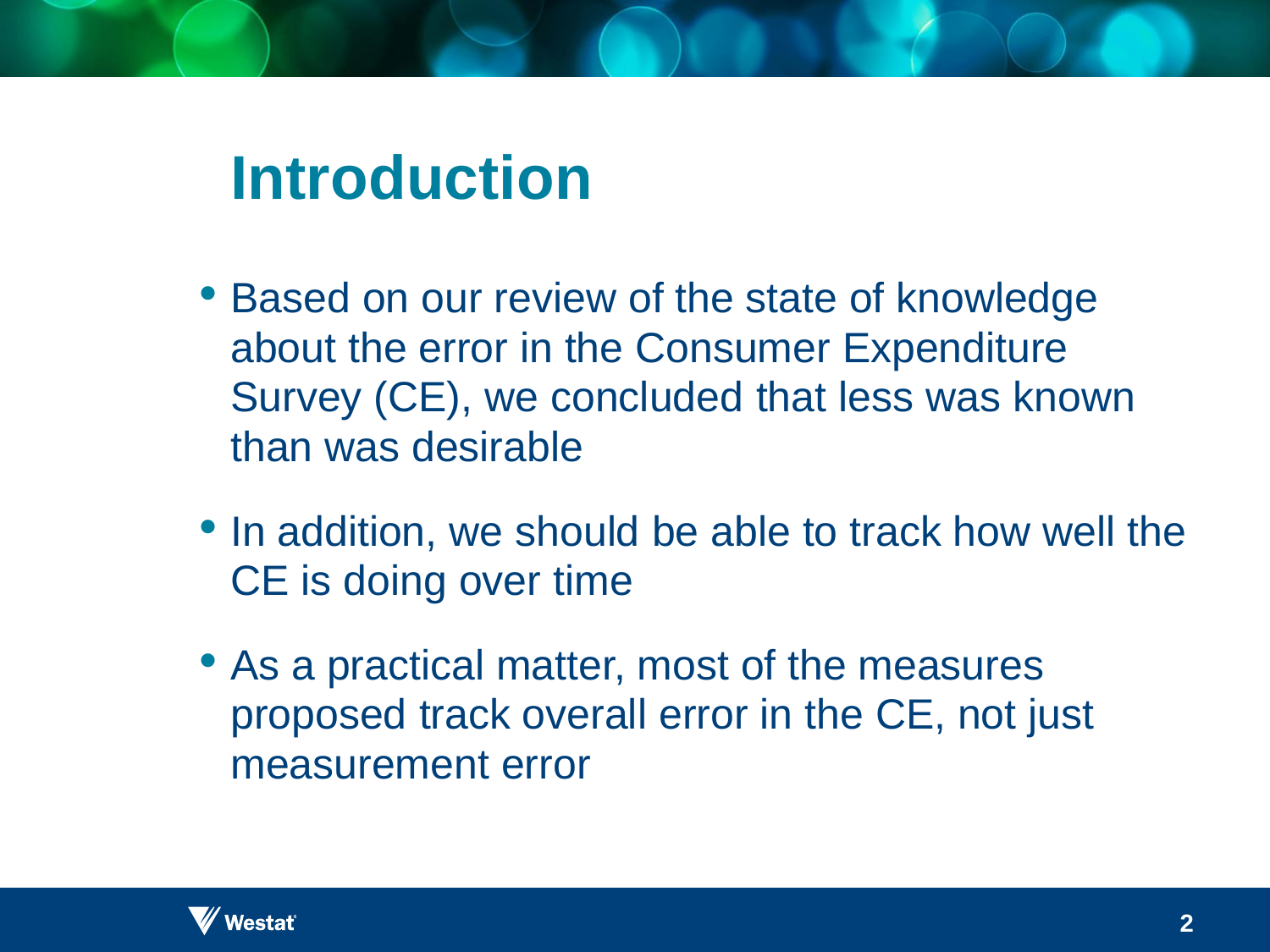## **MMMI approach**

- Many methods have been used to assess error in the CE, each with their strengths and weaknesses
- We recommend an multi-method-multi-indicators (MMMI) approach that consists of three main categories:
	- Internal indicators (based solely on CE data or paradata)
	- External indicators (compare estimates from the CE to an external data source)
	- Comparison of CE production estimates with "gold standard" interviews

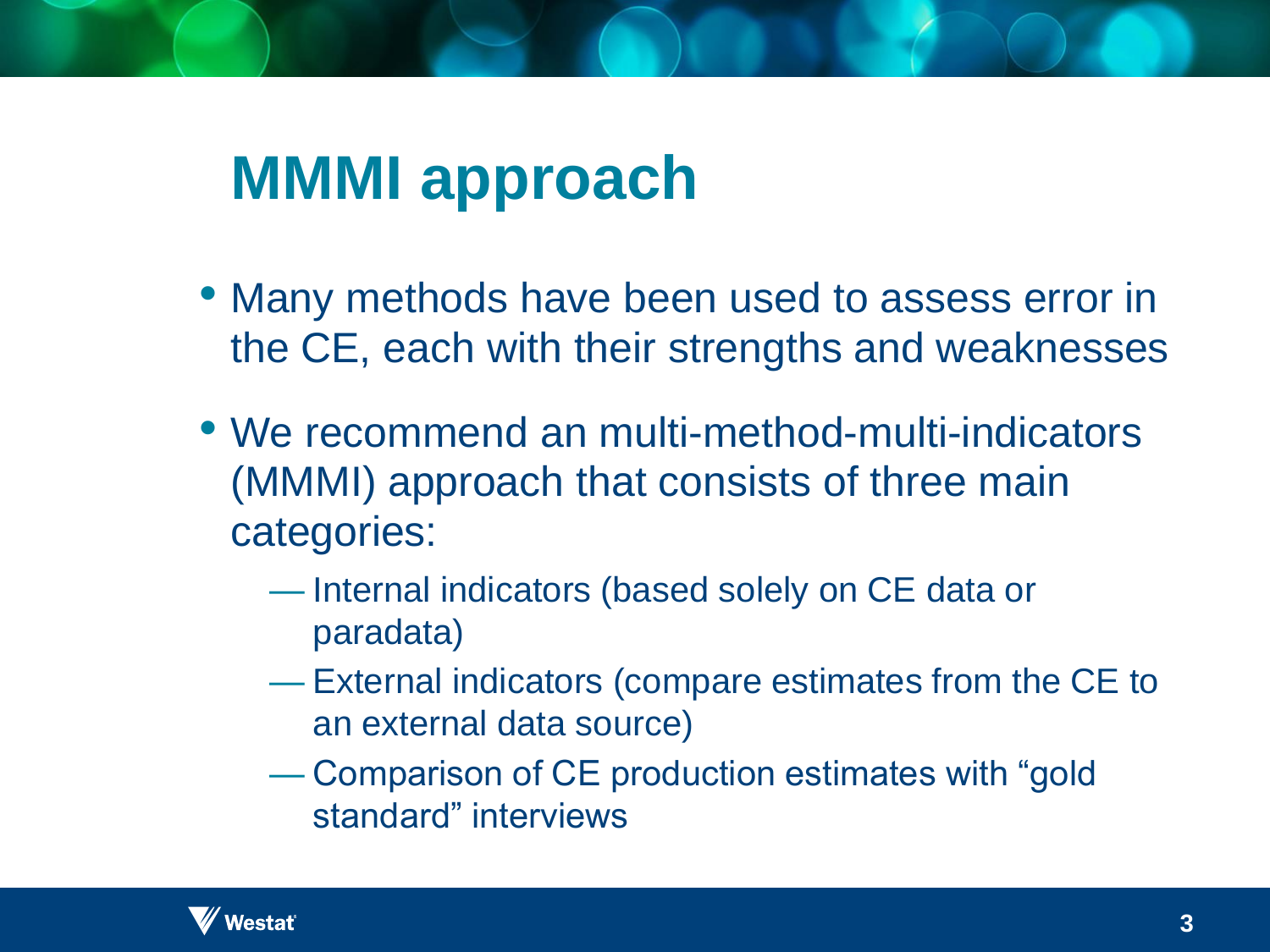## **MMMI approach—II**

- Precisely because no one approach is perfect, we think coming at this from several angles will provide a much more comprehensive picture of the CE quality
- It is time to move away from reliance on the PCE estimates as the main basis for evaluating the CE

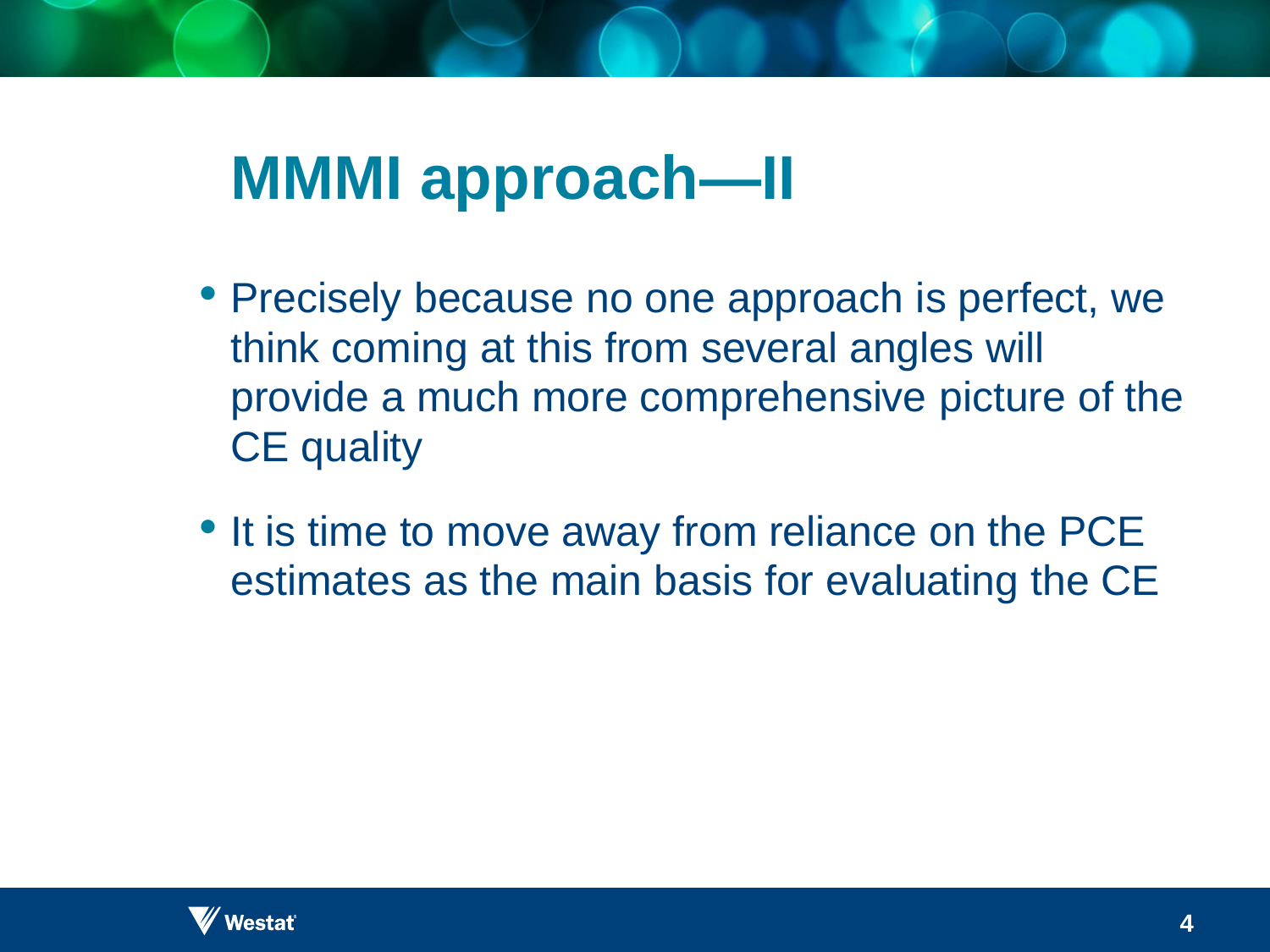# **Criteria for External Indicators**

- Comparability: Is the external estimate comparable to the CE
- Consistency: Do the estimates show a similar magnitude difference from CE estimates over repeated survey administrations?
- Ease of producing the estimate: How difficult are the benchmark estimates to produce? Can they be produced in a timely manner without undue burden on the CE Survey staff?
- Timeliness and periodicity of the benchmark estimate: What is the elapsed time between data collection and publication of the benchmark estimate? How frequently are the data collected?
- Comprehensiveness: Taken together do the various benchmarks provide an overall picture of error in CE estimates (across multiple sections, waves, and time periods)?

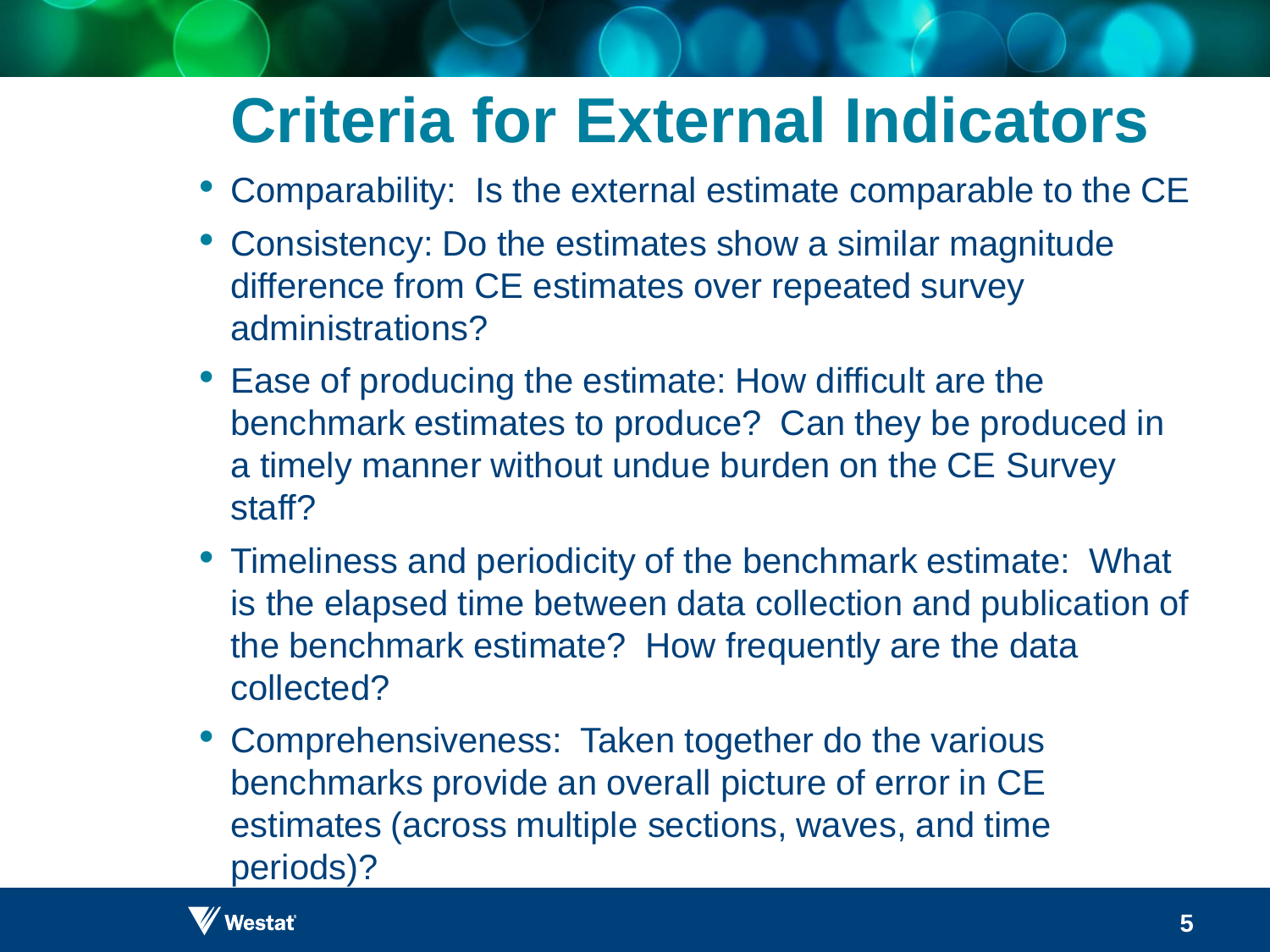#### **External Indicators**

- Comparison to external data sources
- Two main external sources
	- Personal Consumption Expenditures from NIPA (National Income and Product Accounts)
	- Compare CE estimates with other surveys (e.g., MEPS, PSID, RECS)
- Weakness—Although PCE covers many categories and a lot of work has gone into establishing "concordance" of PCE/CE categories, errors in PCE are not well established; not clear external benchmarks are really more accurate than the CE

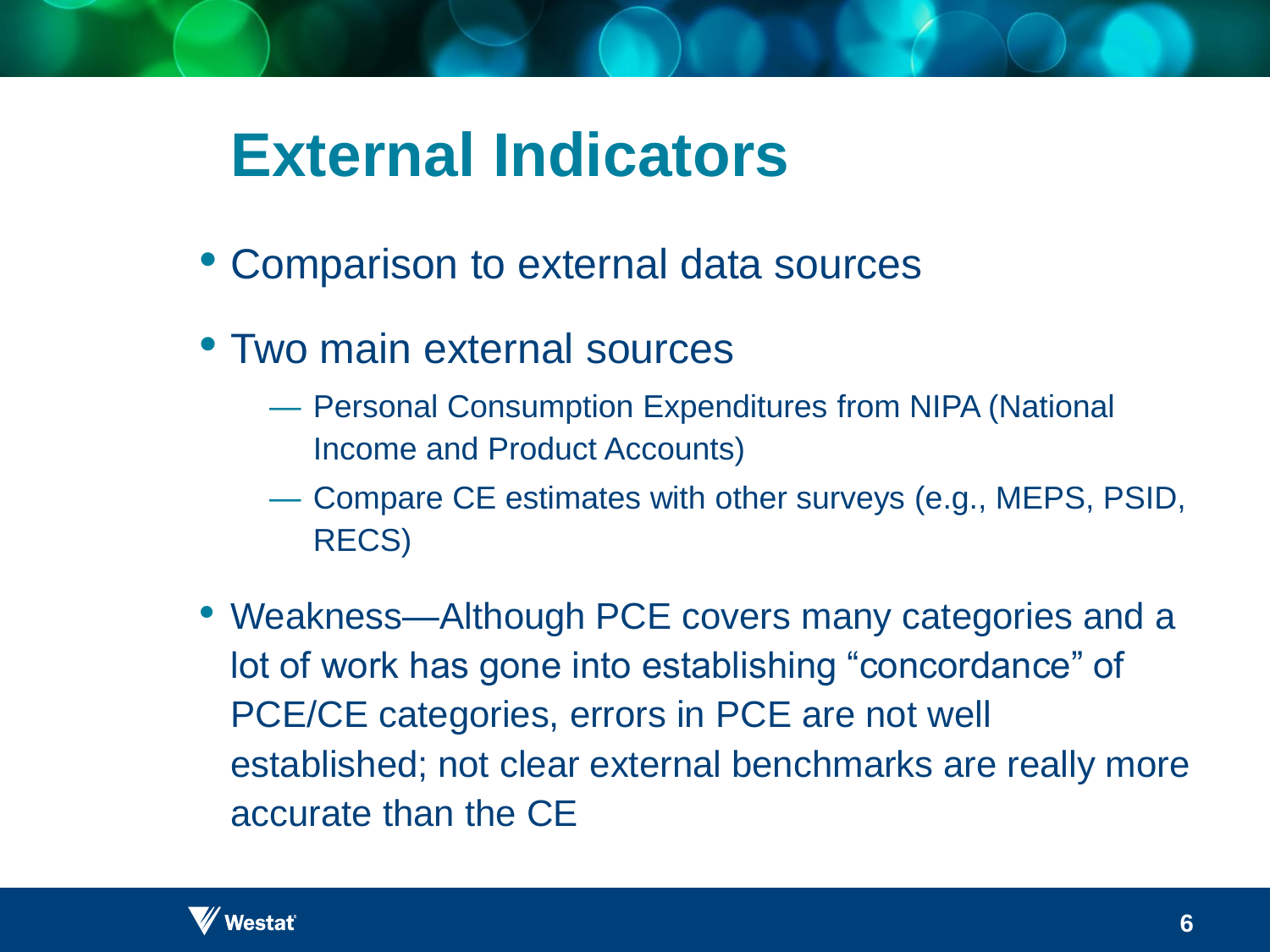## **Some Candidate Indicators**

| <b>CE Category</b>                                                | <b>MEPS</b> | <b>PSID</b> | <b>NHEA</b> |
|-------------------------------------------------------------------|-------------|-------------|-------------|
| <b>Physician Services</b>                                         | X           |             | X           |
| <b>Dental Services</b>                                            | X           |             | X           |
| <b>Eyecare services</b>                                           | X           |             |             |
| <b>Nonphysician services</b><br>(excluding dental and<br>eyecare) | X           |             | X           |
| <b>Hospital-inpatient</b>                                         | X           | $\sf X$     | X           |
| <b>Prescription drugs</b>                                         | X           | $\sf X$     | X           |
| <b>Vision aids</b>                                                | X           |             |             |

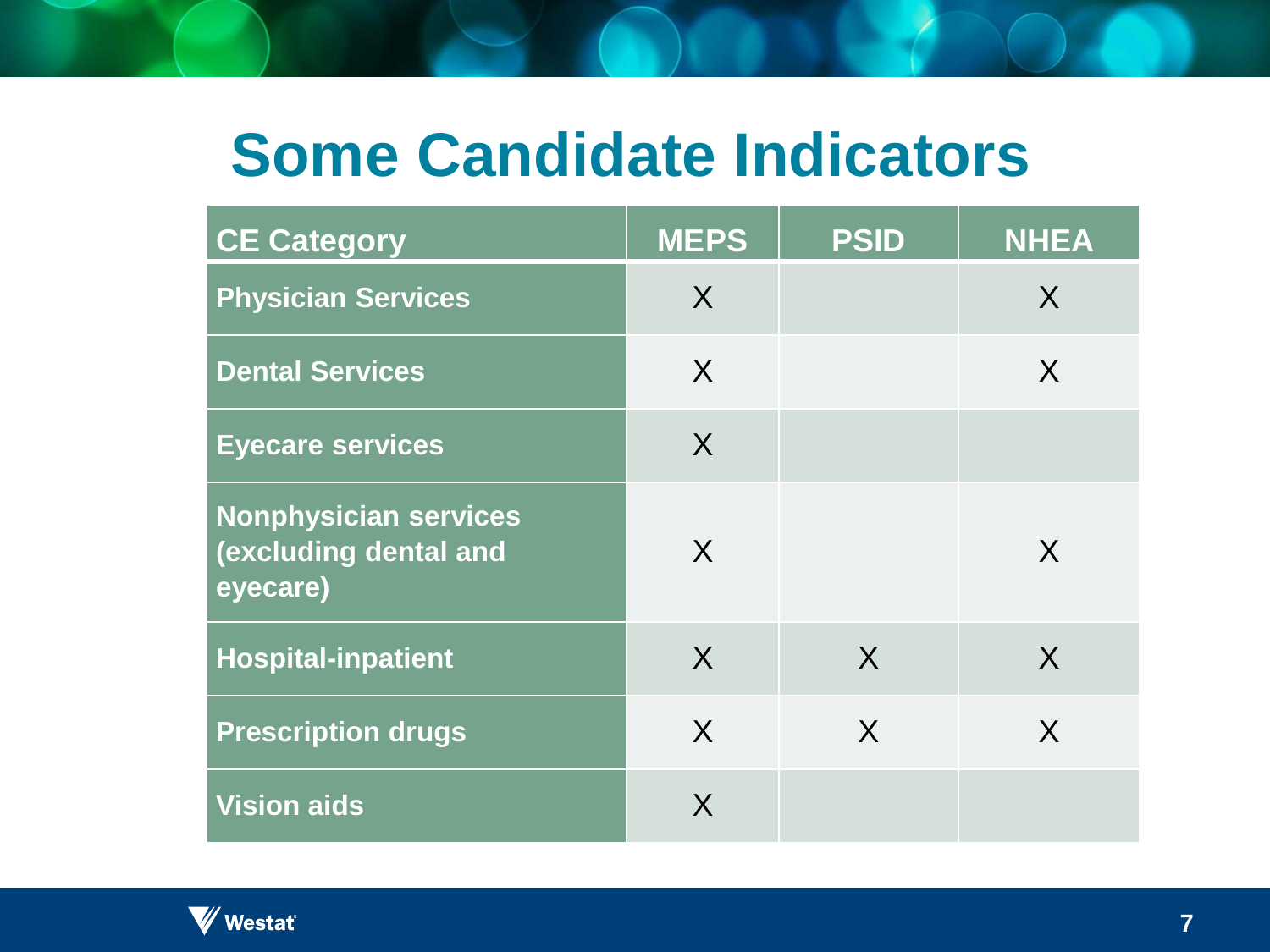## **Some Candidate Indicators--2**

| <b>CE Category</b>                       | <b>ACS</b> | <b>AHS</b> | <b>RECS</b> | <b>PSID</b> | <b>PCE</b>     |
|------------------------------------------|------------|------------|-------------|-------------|----------------|
| <b>Electricity</b>                       | X          | X          | X           | X           | X              |
| <b>Natural Gas</b>                       | $\sf X$    | $\sf X$    | $\sf X$     |             | $\sf X$        |
| <b>Total Other Fuels</b>                 | $\sf X$    | X          | $\sf X$     |             |                |
| <b>Fuel Oil</b>                          |            | $\sf X$    | $\sf X$     |             |                |
| <b>Propane/LPG</b>                       |            |            | $\sf X$     |             |                |
| <b>Kerosene</b>                          |            |            | $\sf X$     |             |                |
| <b>Other Fuels (Wood,</b><br>Coal, etc.) |            | $\sf X$    |             |             |                |
| <b>Water/Sewer</b>                       | $\sf X$    | X          |             | X           | $\sf X$        |
| <b>Garbage</b>                           |            | $\sf X$    |             |             | $\overline{X}$ |
| <b>Primary Mortgage</b>                  | X          | $\sf X$    |             | X           |                |
| <b>Rent</b>                              | X          | $\sf X$    |             | X           |                |
| <b>Homeowner's Insurance</b>             | $\sf X$    | $\sf X$    |             | X           | X              |
| <b>Property Tax</b>                      | X          | X          |             | X           |                |

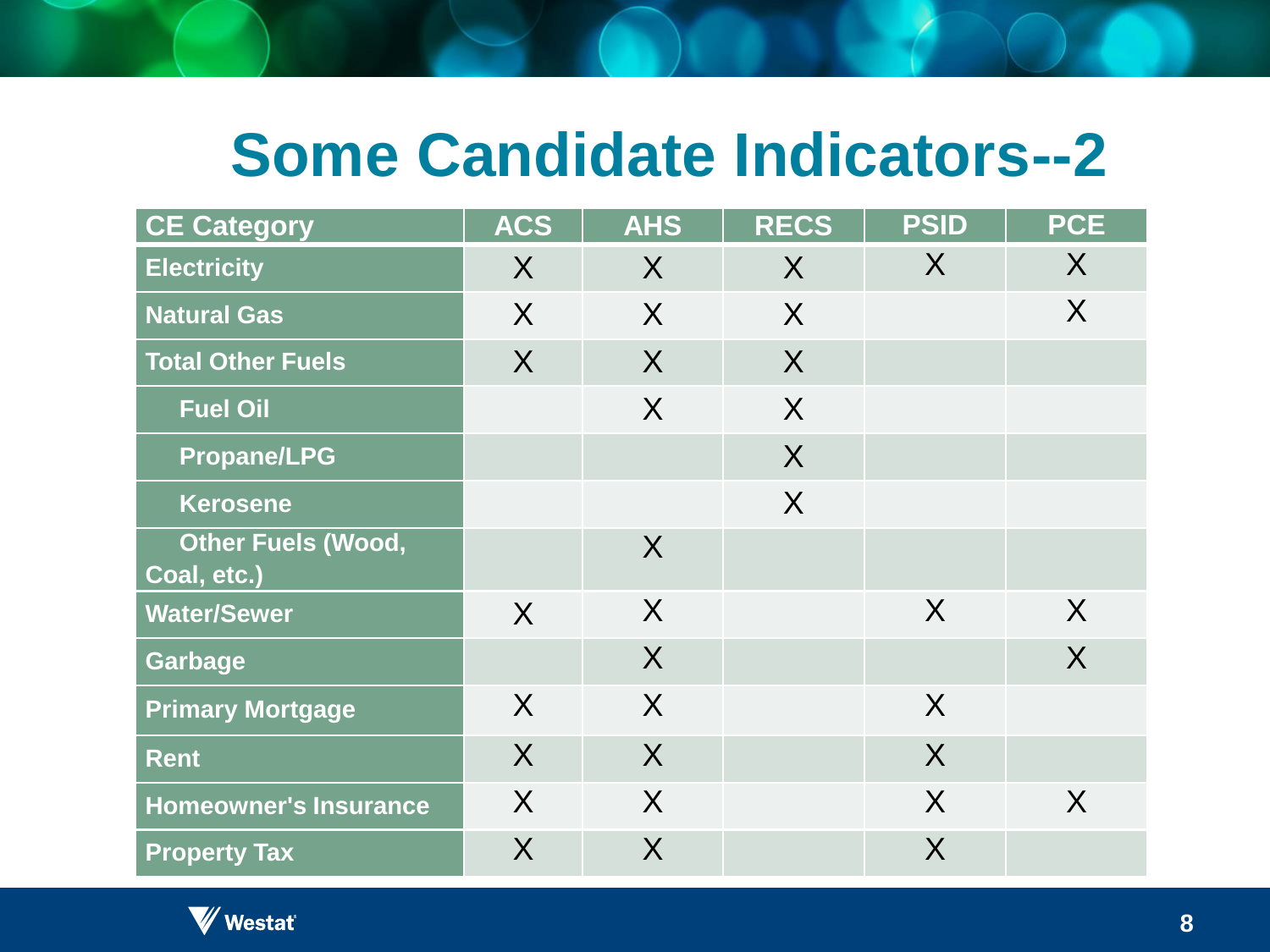#### **External Indicators**

#### **Expenditure Shares for our 3 illustrative examples**

| <b>CE Category</b>        | <b>Expenditure Share</b><br>(2011) |          |
|---------------------------|------------------------------------|----------|
| <b>Electricity</b>        |                                    | 2.9%     |
| <b>Rent</b>               |                                    | 6.1%     |
| <b>Prescription Drugs</b> |                                    | 1.0%     |
| <b>Average Annual</b>     |                                    |          |
| Spending                  |                                    | \$49,705 |

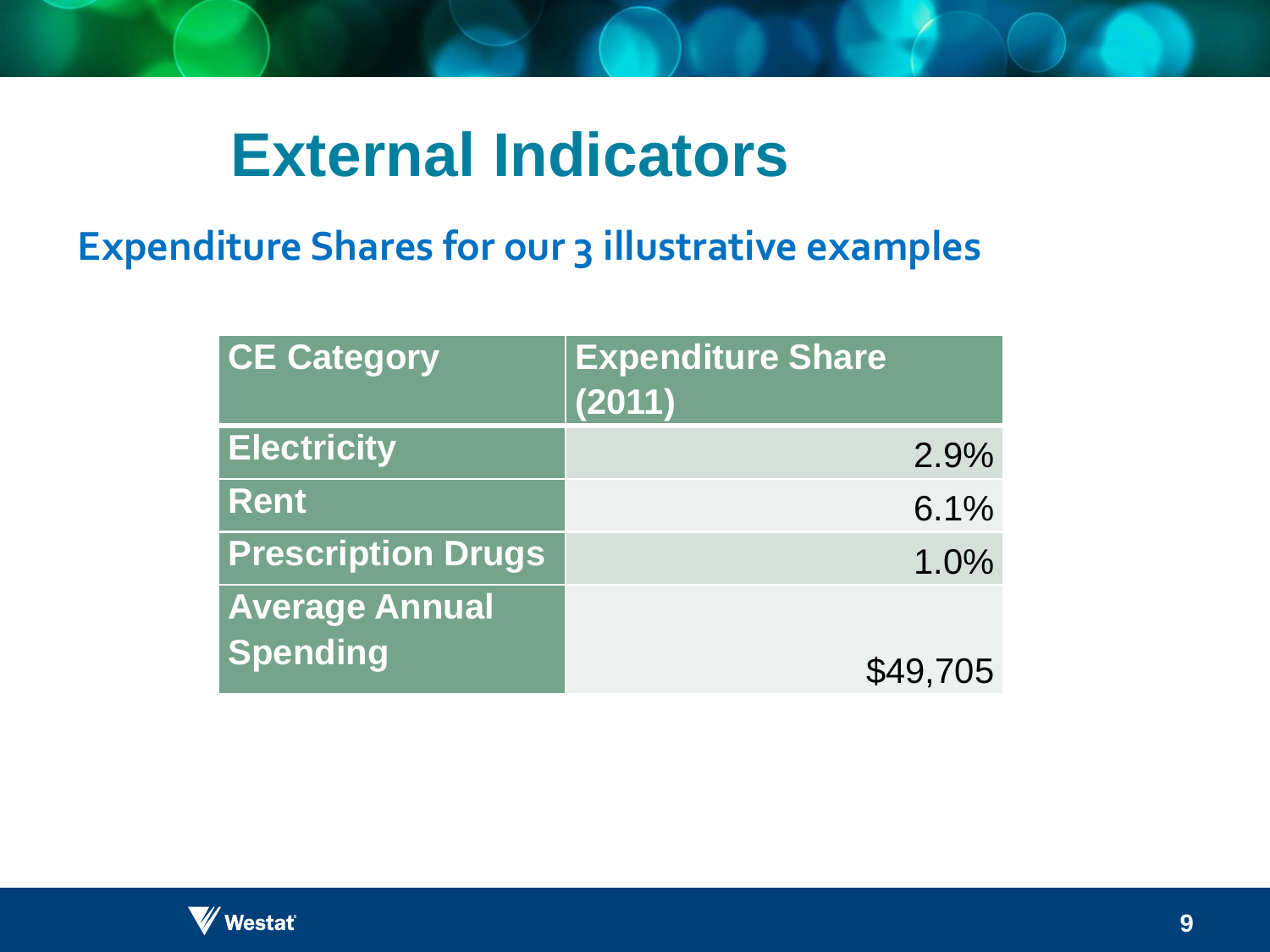# **Combining External Indicators**

- To increase the robustness of the external comparisons, we recommend taking weighted averages of the external estimates for the commodity
- The weights would reflect the reliability of the ratio of the CE estimate to the external indicator over time and would downweight estimates that show large fluctuations over time
- For a given commodity category, a ratio  $r_{j,t}$  is constructed for each selected implementation from source j (*t*), dividing the CE estimate for the commodity with the external source estimate.
- An average of the ratios is taken, where  $\overline{r}_j = (\sum^T r_{j,t})/T$ , where T is the total number of time points from external source *j*. Next a variance is computed,  $s_j^2$  =  $\sum^T \bigl(r_{j,t} - \overline{r_j}\bigr)^2$  for each external source *j*. The estimates from all external sources are then combined using a weighted average at each time, *t.*
- Where the weighted average is given by,  $WR_t = \frac{\sum_{j=1}^{J} (\bar{r}_{j*1/s_j^2})}{\sum_{j=1}^{J} (r_{j*1/s_j^2})}$  $\frac{z_{j=1}^{J} (1 - z_{j})}{\sum_{j=1}^{J} 1/s_{j}^{2}}$ , where *J* is the total number of external sources

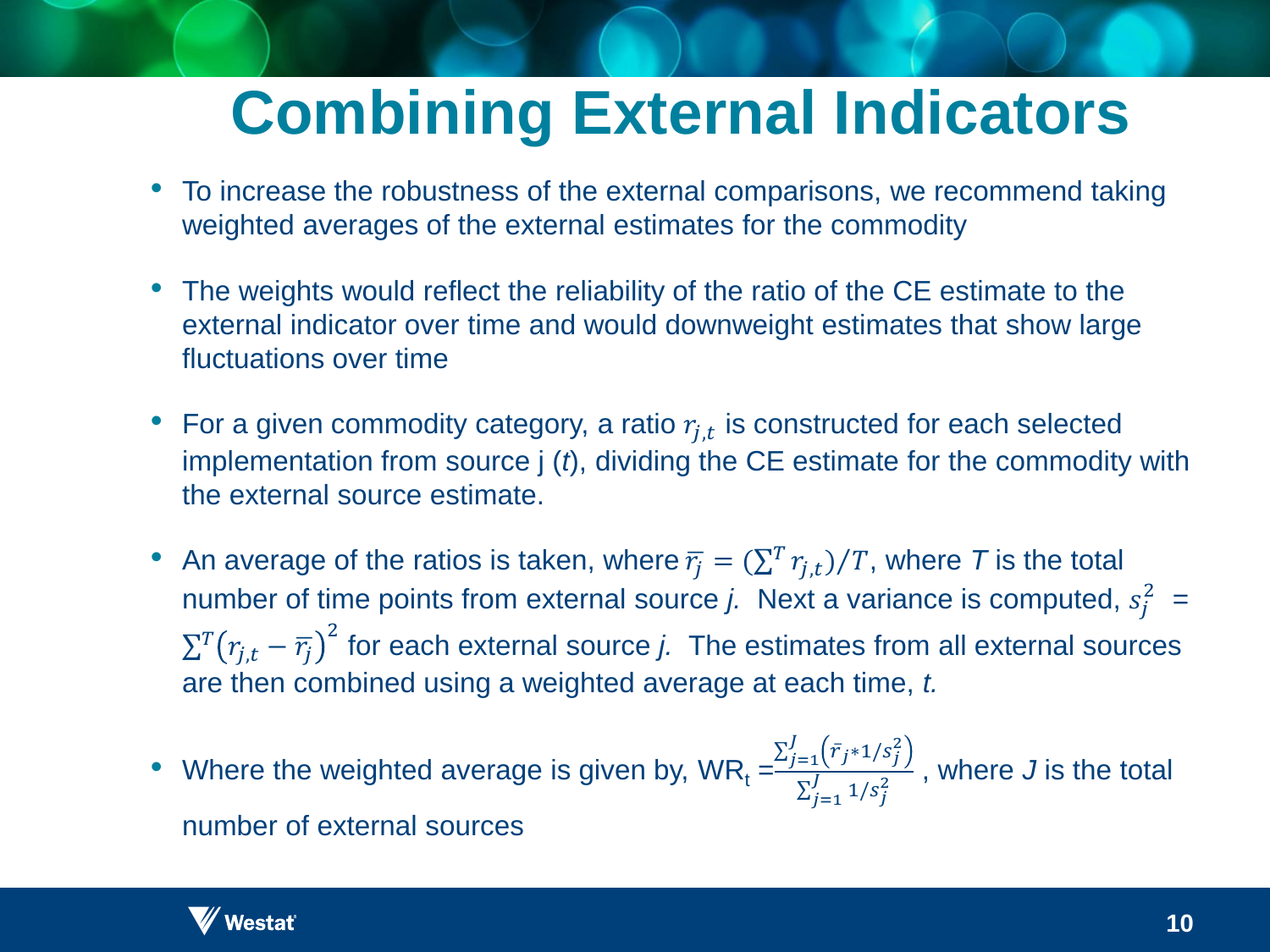# **An Example**



• The external sources for electricity are PCE, ACS, AHS, RECS, and PSID.

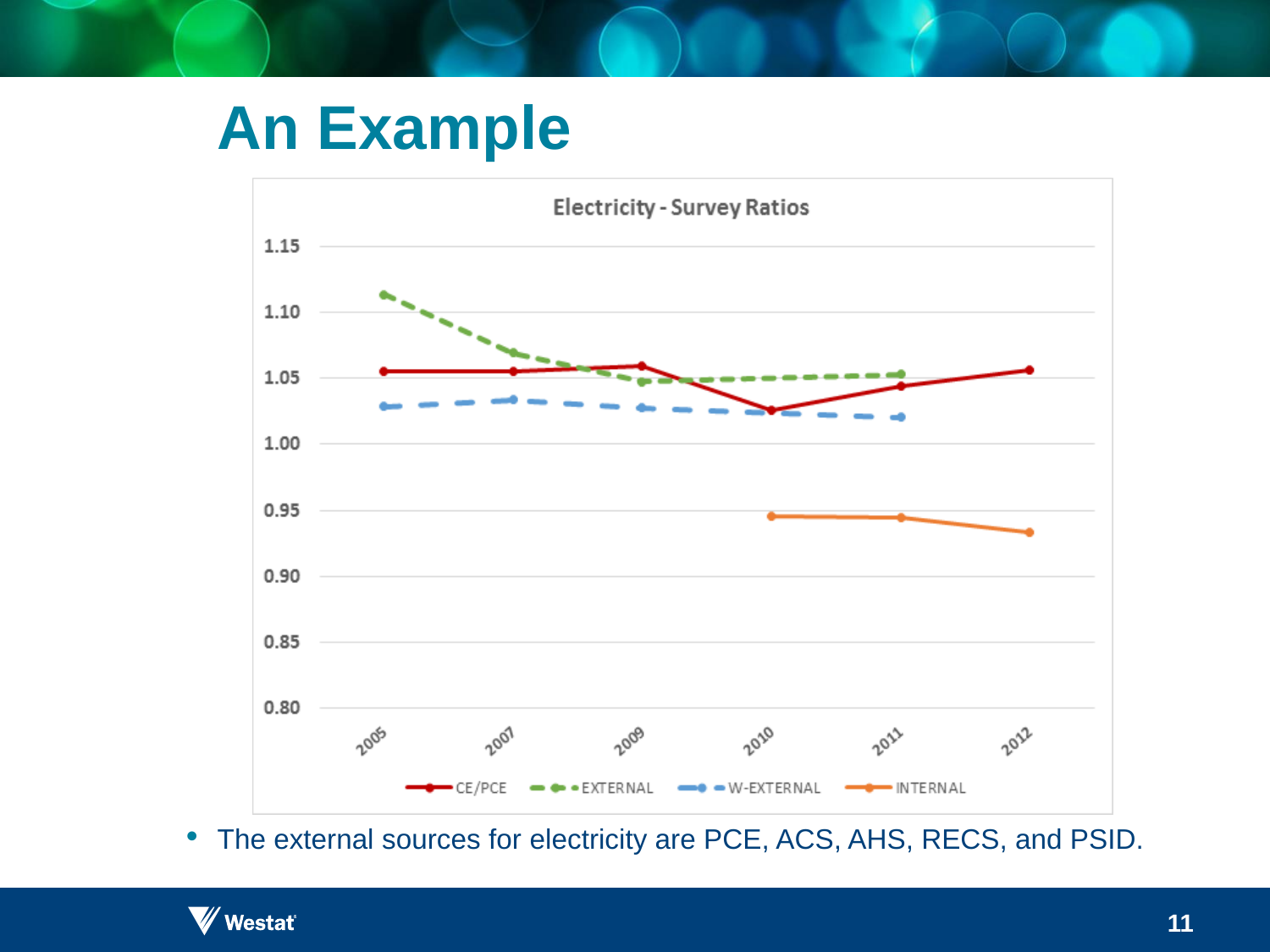#### **Another Example**



• The external sources for rent are PCE, ACS, and AHS.

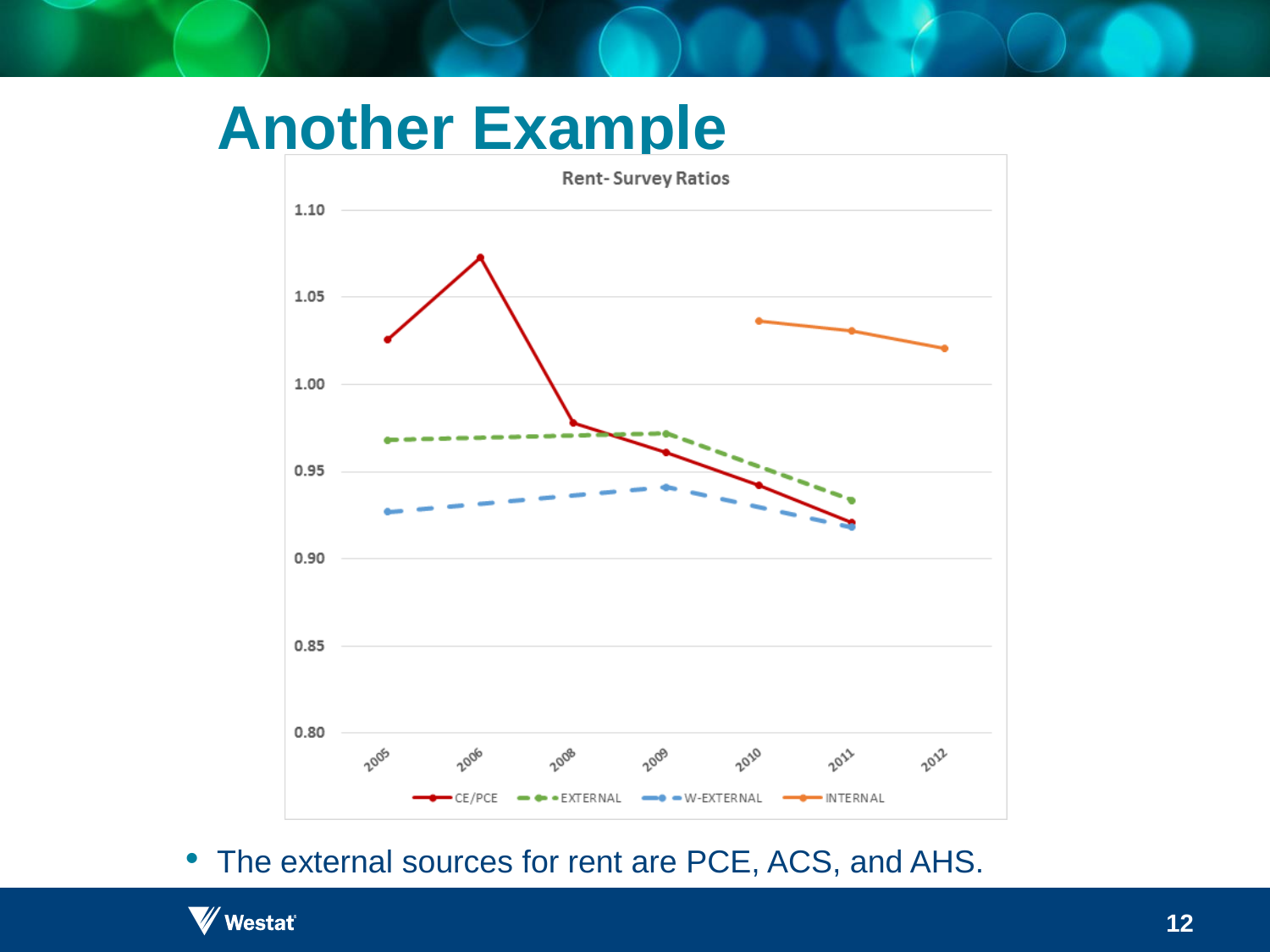#### **One More**



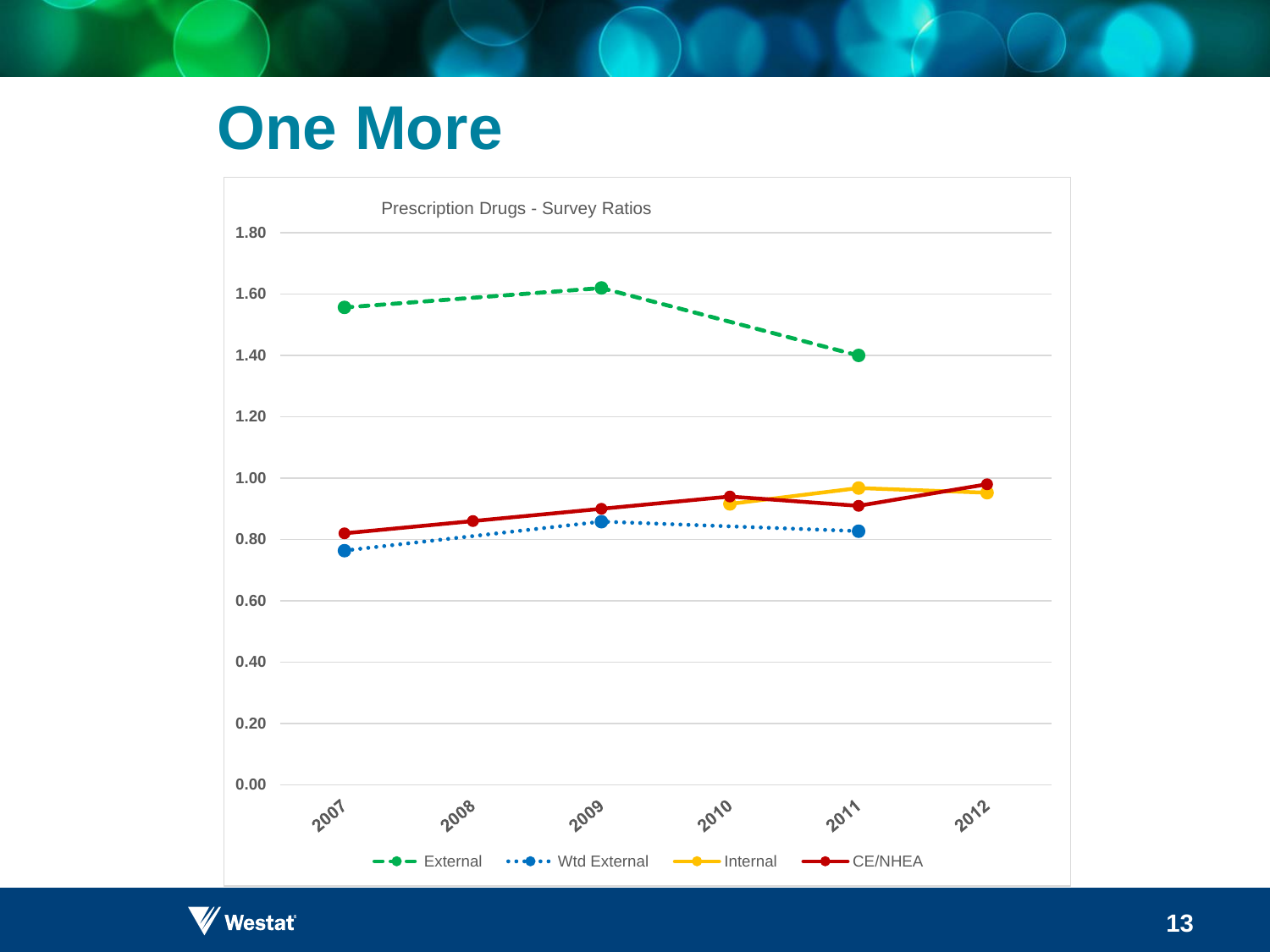## **Internal Indicators**

- Internal indicators should be robust, easy to interpret, and based on similar metric to the external indicators.
- Candidate indicators include both commodity- or section-specific indicators and interview-level indicators.
	- Section specific indicators:
		- $+$  record use
		- $\bigstar$  section interview time
	- General indicators
		- Willingness to provide income data
		- The number of attempts required to complete and interview
	- The indicators are then evaluated by examining their relationship with the reported expenditure of the commodity category. Those showing no relationship or a weak relationship with expenditure are discarded.

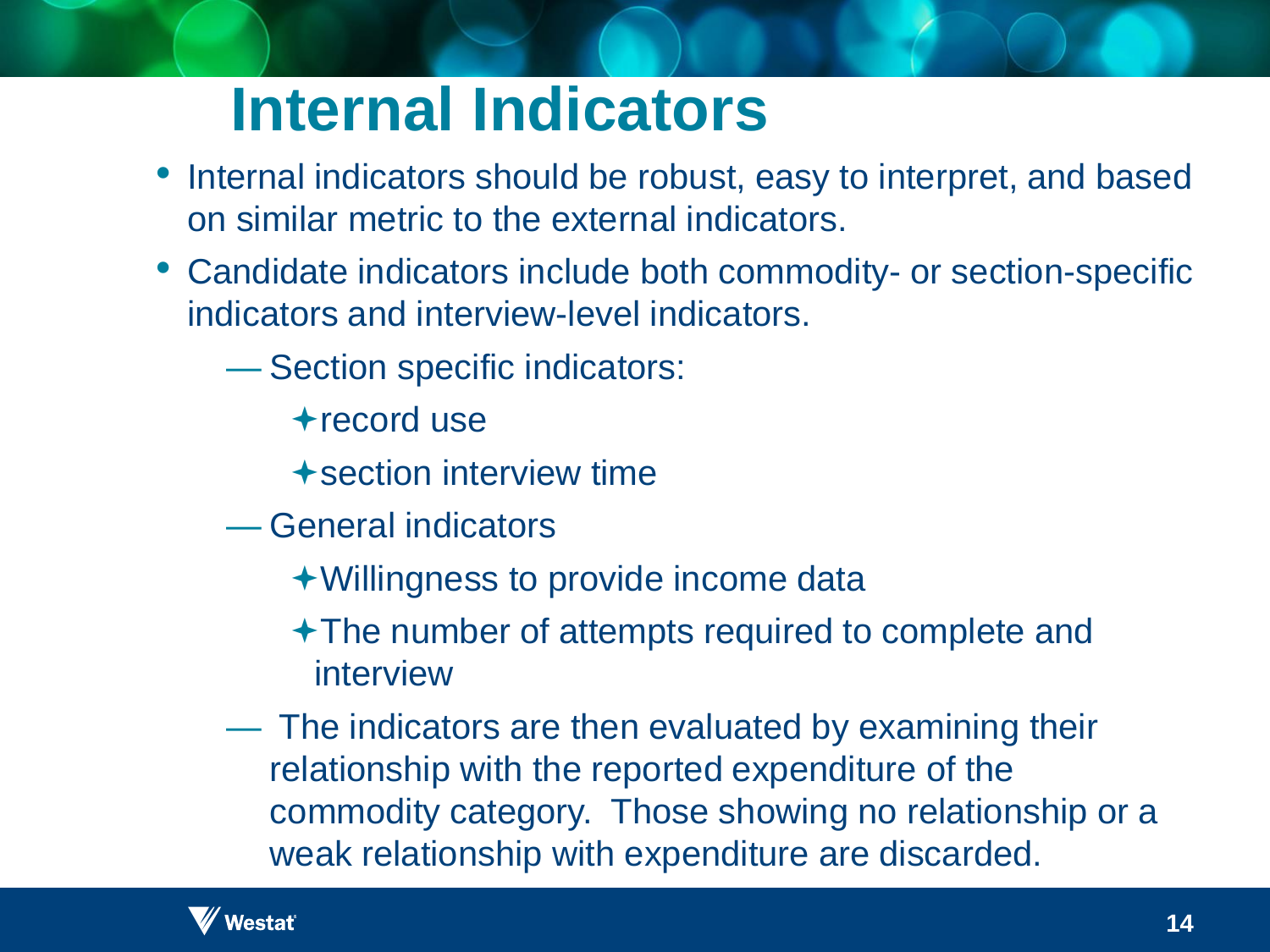# **Latent Class Models for Combining Internal Indicators**

- Four variables seem to have strong relation to reporting across a number of commodity categories:
	- —Use of the infobook (+);
	- —Whether the interview is done by telephone (-);
	- —Whether R used records (+);
	- —Commodity-specific time (+)
- Classify respondents into one of two latent classes based on these variables
- Construct ratios of mean expenditures reported by all reporters over "good reporters"

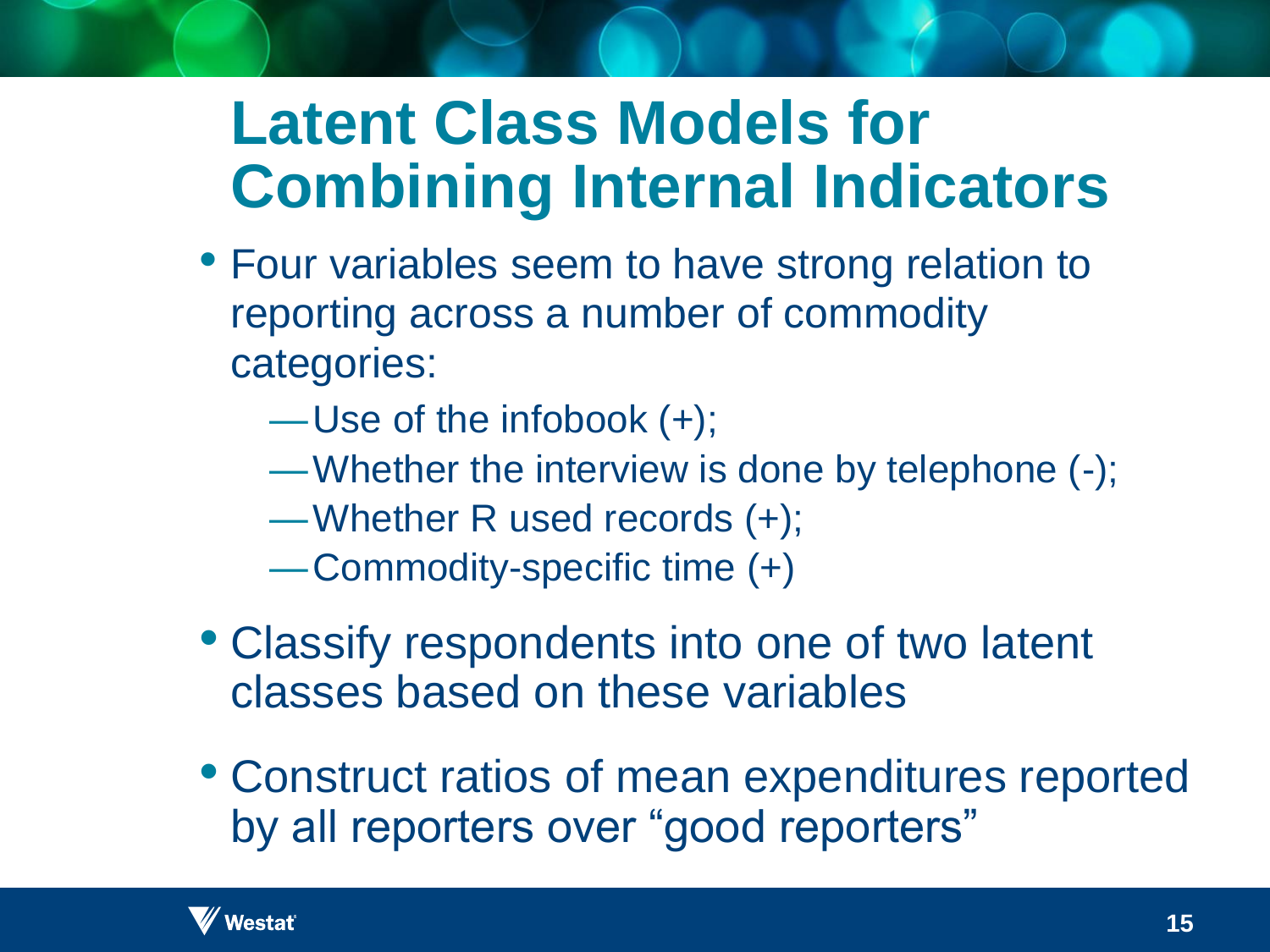# **An Example**



• The external sources for electricity are PCE, ACS, AHS, RECS, and PSID.

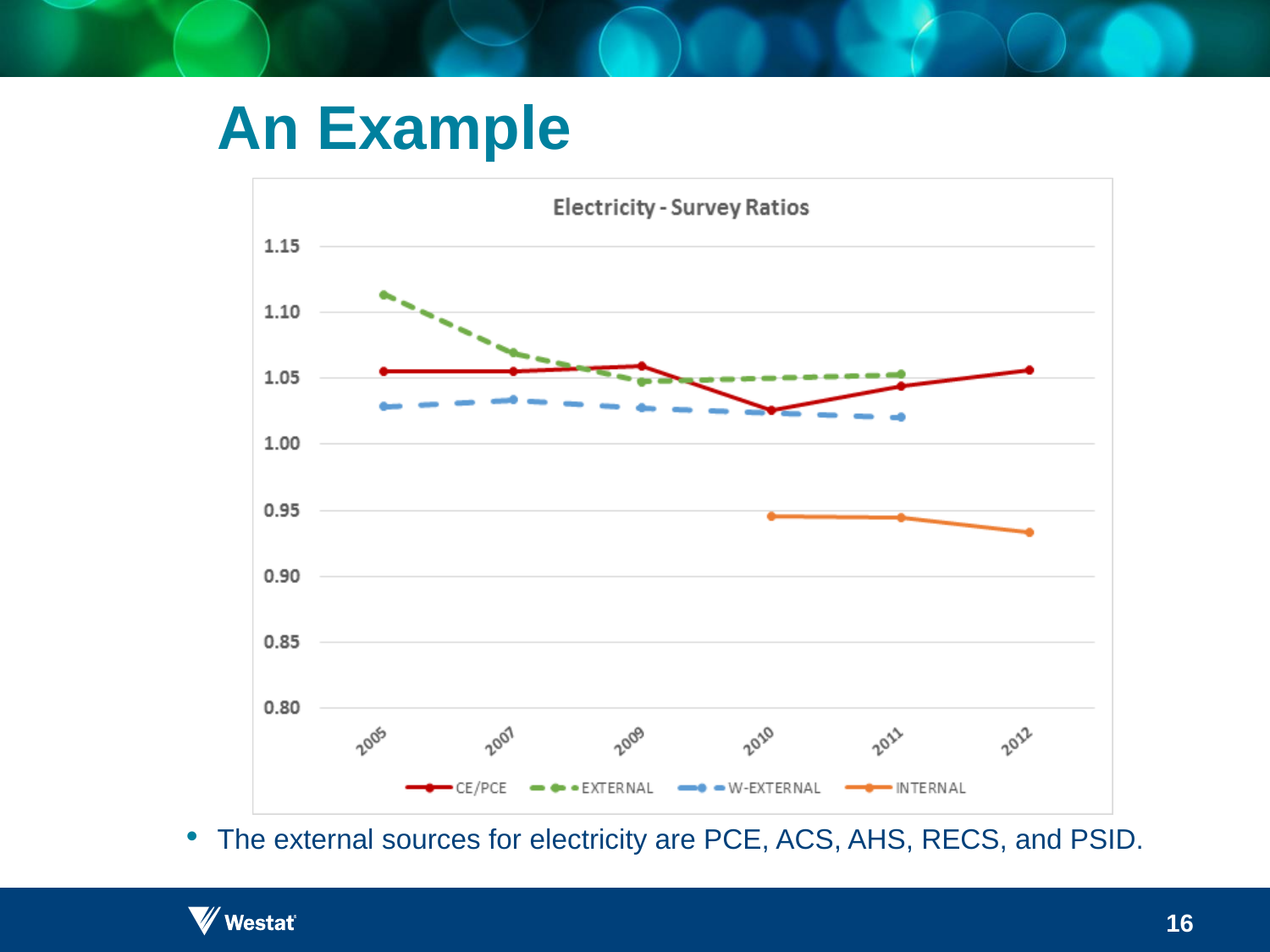#### **Another Example**



• The external sources for rent are PCE, ACS, and AHS.

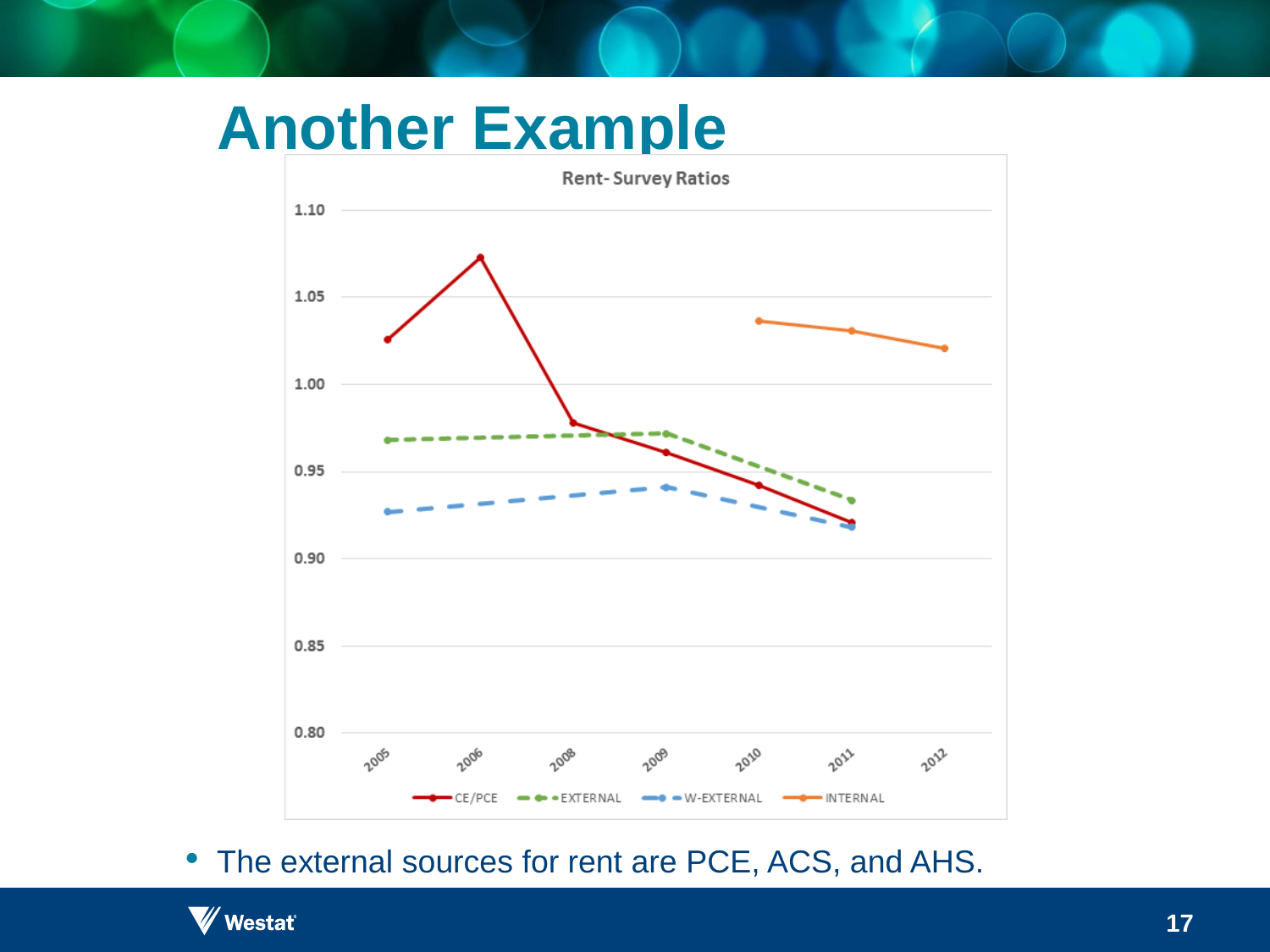#### **One More**



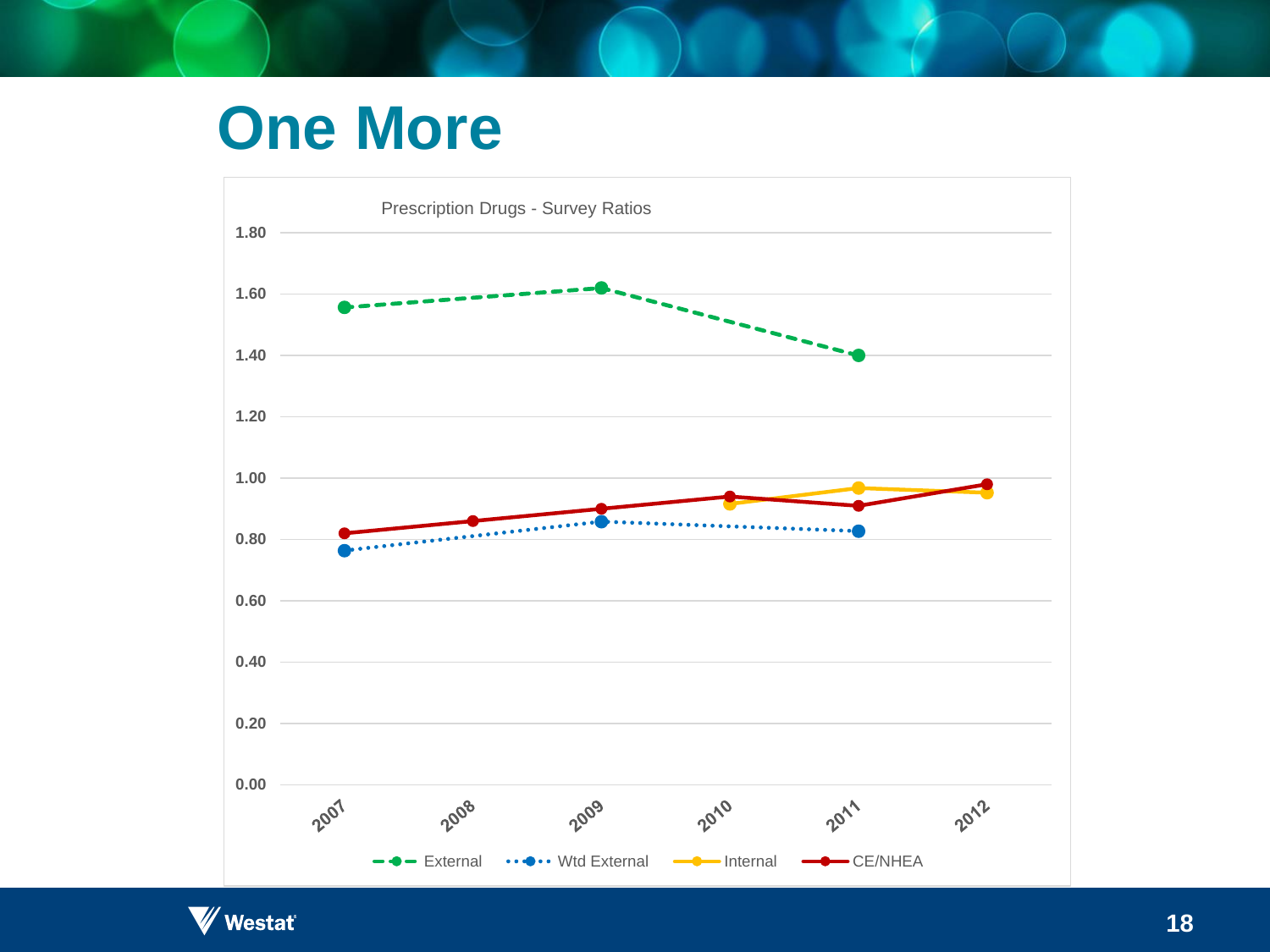# **Gold Standard Interview**

- Key to assessing validity of internal and external indicators—Are the ratios in the internal and external indicators for a given commodity category similar (e.g., <1) to those from the gold standard interview (that is, GS estimate/production estimate)?
- Also, key to establishing level and direction of errors
- Borrows many features of the proposed new CE interview
- Five key features:
	- Initial bounding interview
	- Short reference period
	- Reliance on aided recall (records, diaries); prospective collection of records
	- Reduced burden
	- Contingent incentives

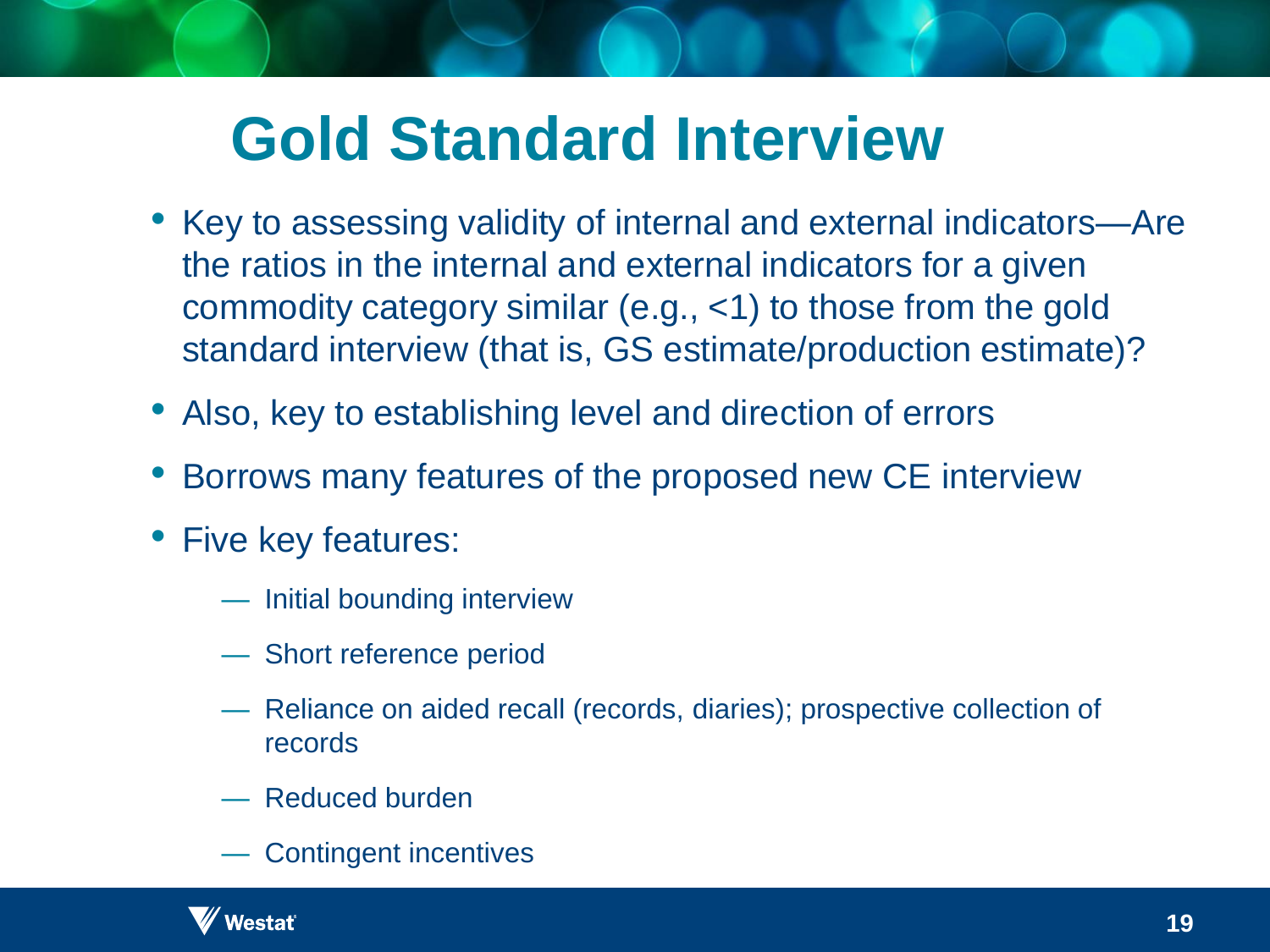# **Some Topics for Research**

- We see at least four factors as critical for successful gold standard interview
	- Incentives for records collection or diary keeping
	- Other inducements for encouraging record keeping
	- Length of reference period (burden versus stability of estimates)
	- Selection of commodity categories